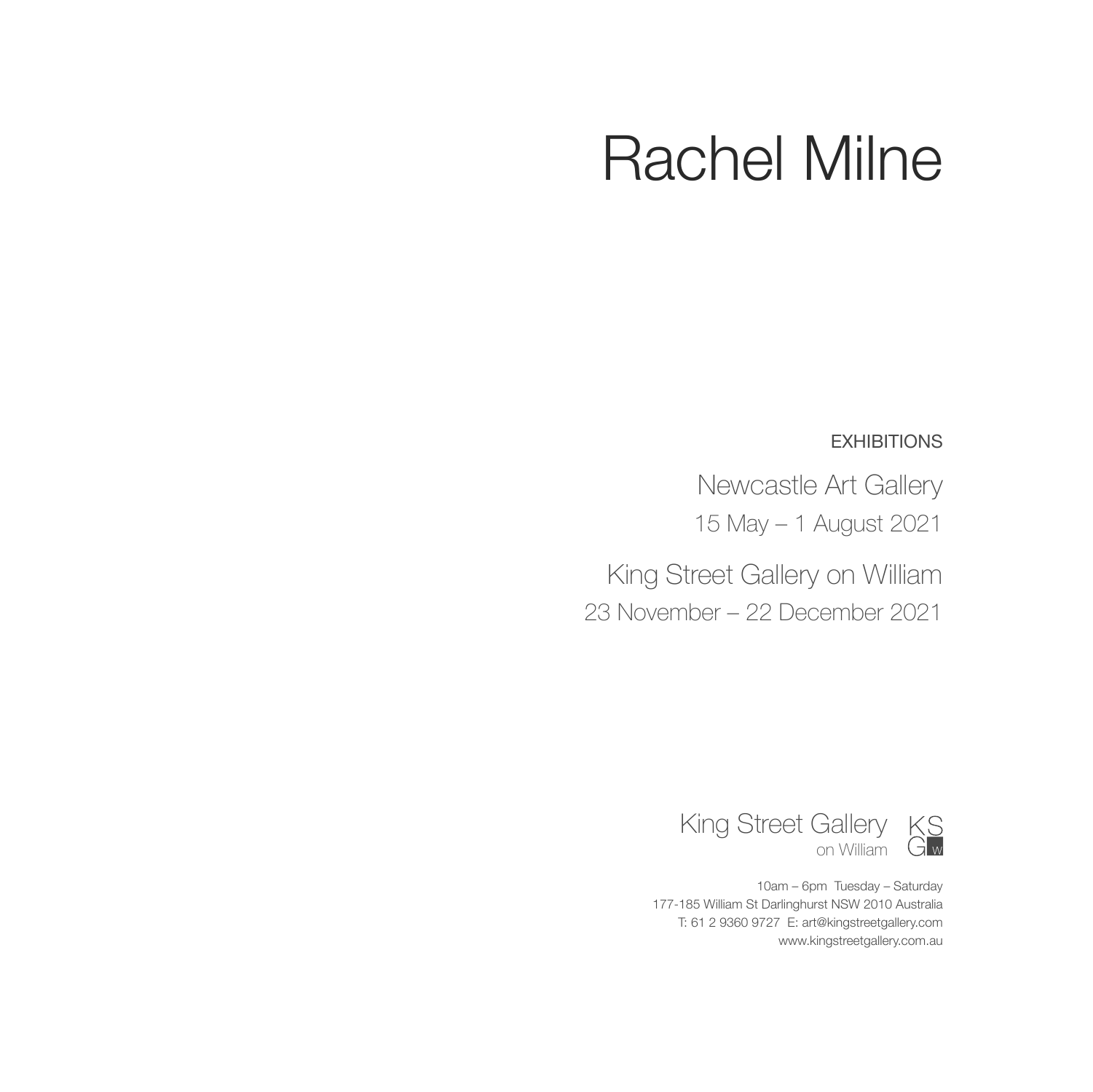

*Private property* 2020 oil on board 23 x 28 cm \$1,900 gst n/a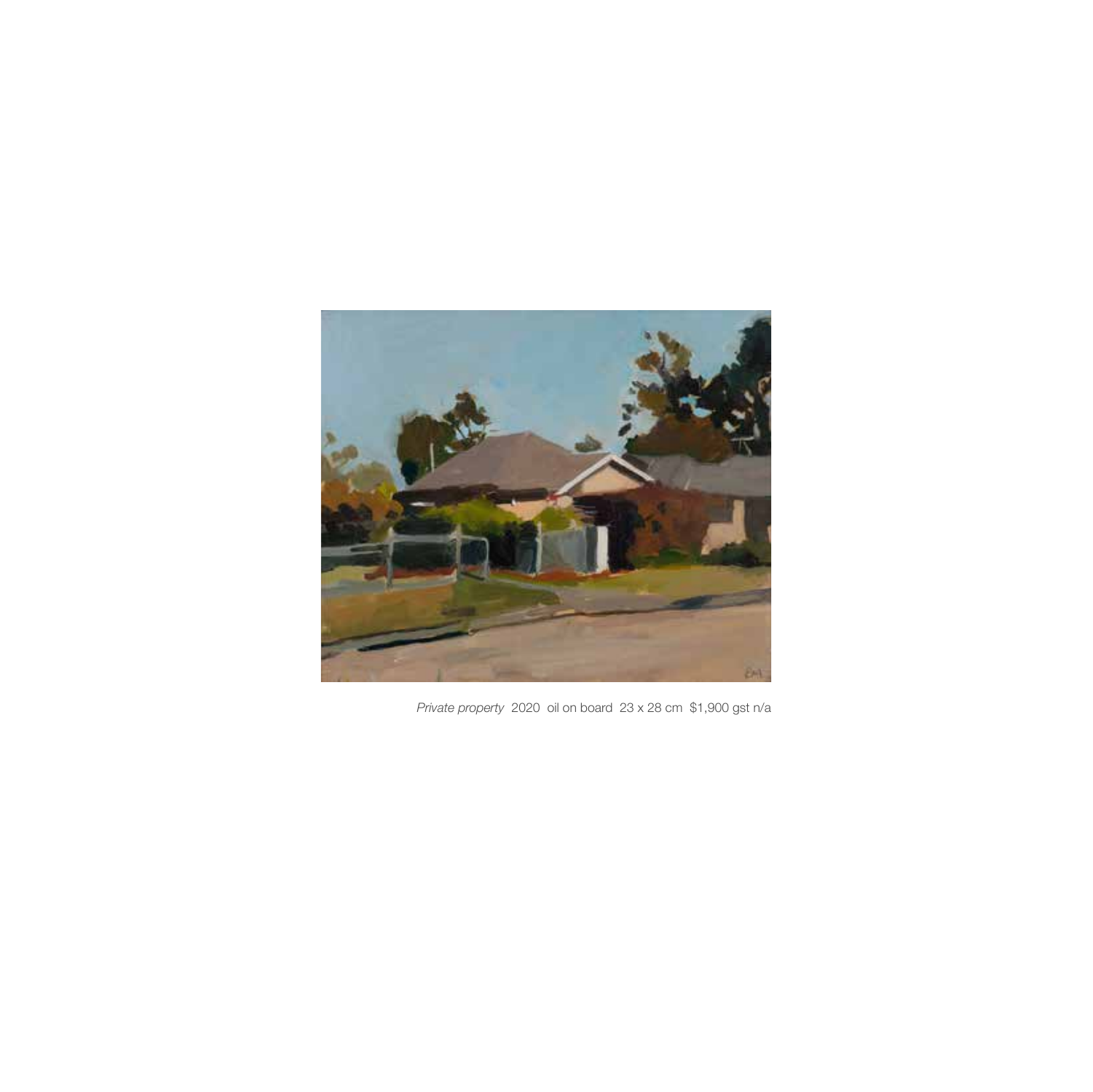

*Wet summer* 2020 oil on board 28 x 23 cm \$1,900 gst n/a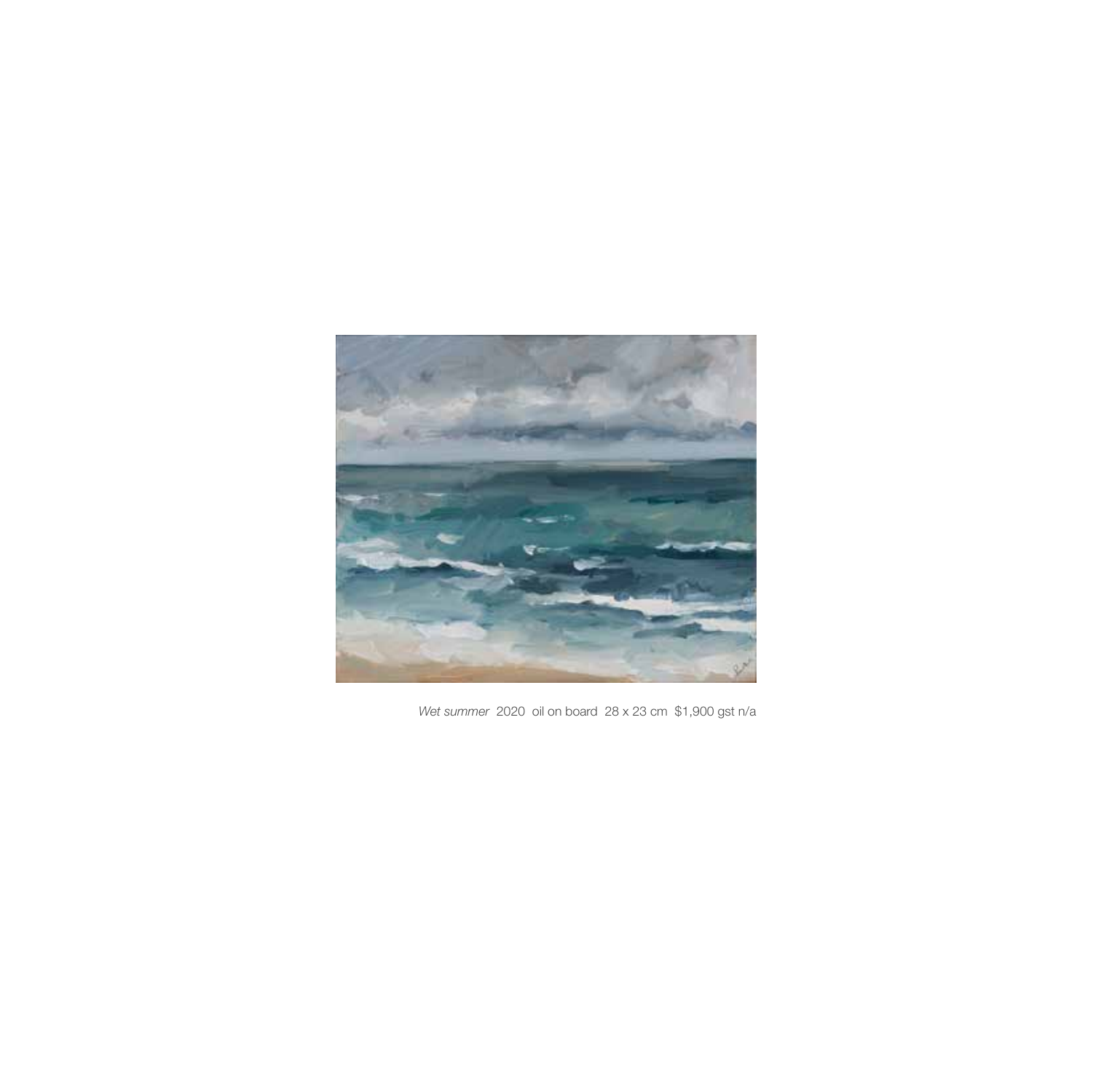

*Pineapple chunks* 2020 oil on board 23 x 28 cm \$1,900 gst n/a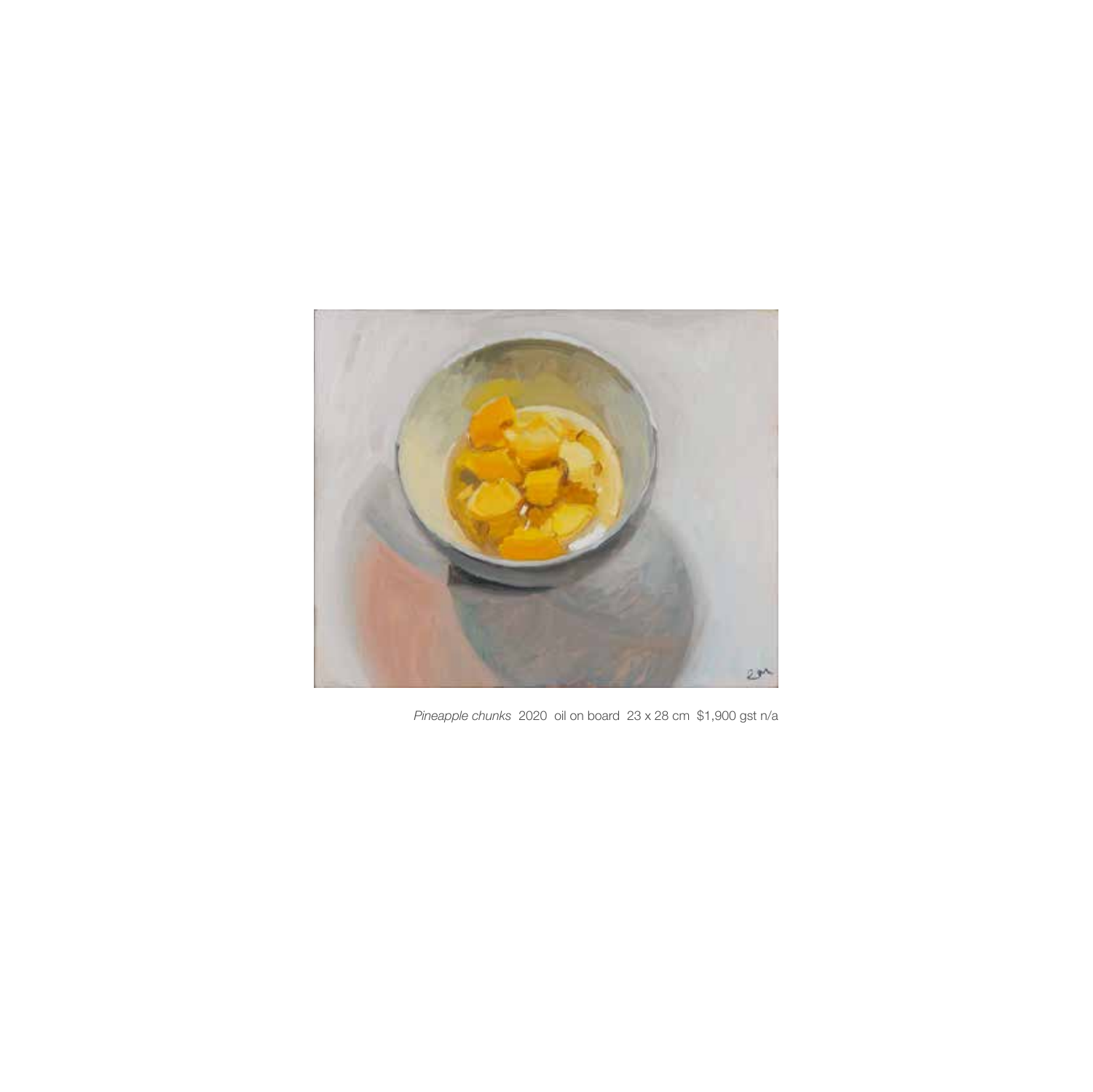

*Hot dog sausages* 2020 oil on board 23 x 28 cm \$1,900 gst n/a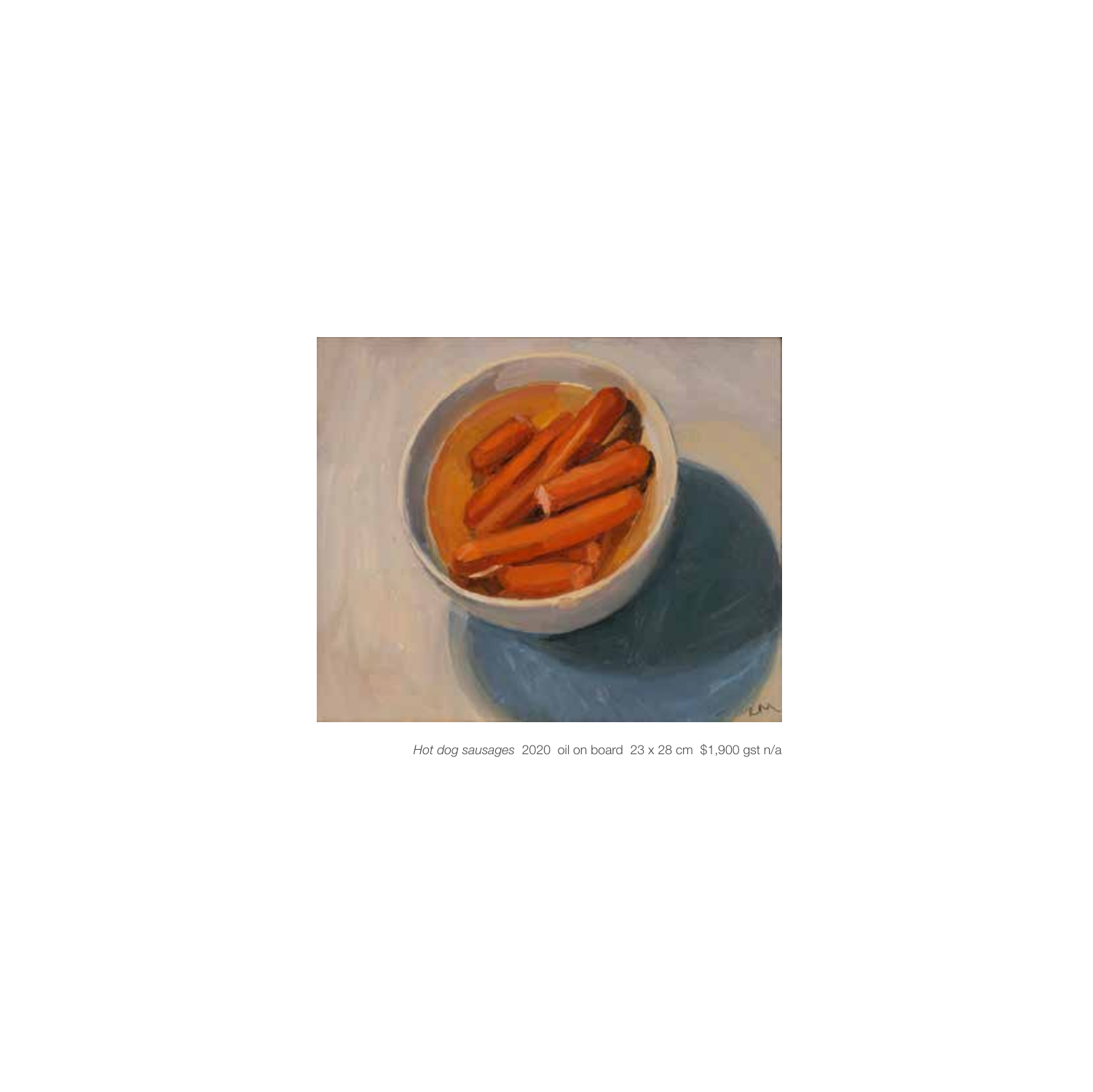

*Don't sit down* 2020 oil on board 28 x 23 cm \$1,900 gst n/a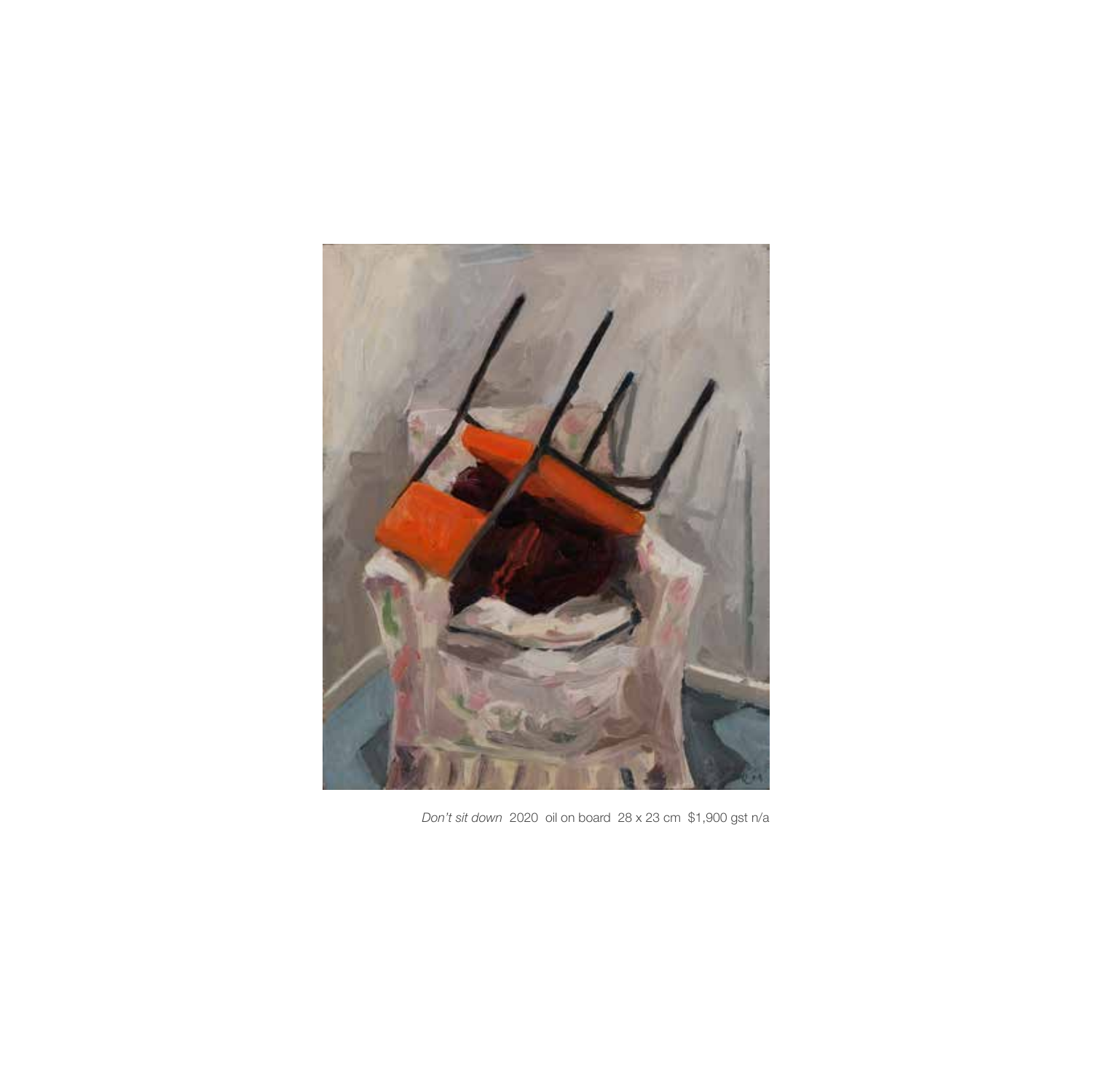

*Council pick-up pink chair* 2021 oil on board 28 x 23 cm \$1,900 gst n/a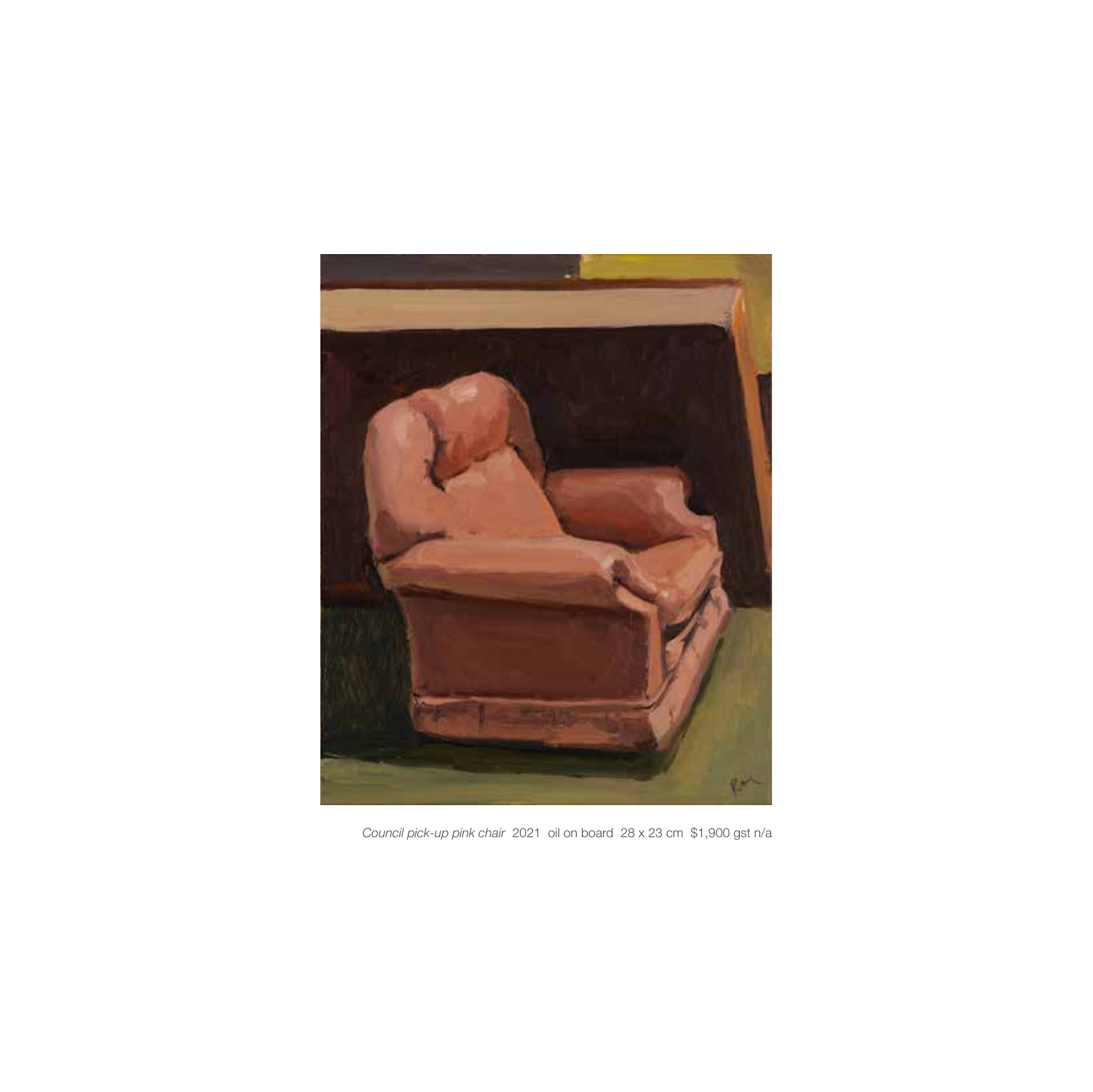

*Speers Point Pool behind fence* 2020 oil on board 30 x 35 cm \$2,500 gst n/a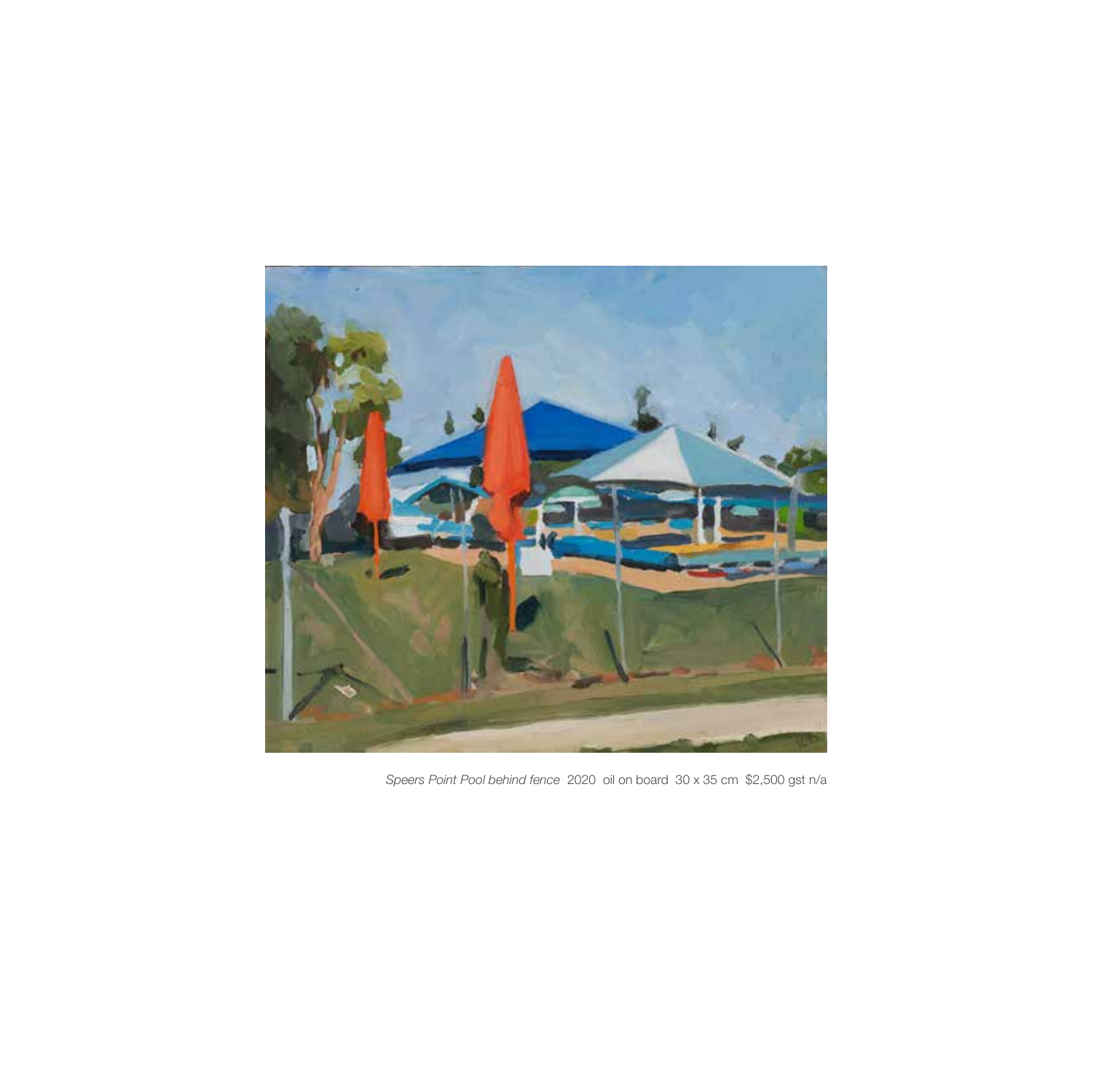

*Ahn and Dinos studio* 2020 oil on board 35 x 30 cm \$2,500 gst n/a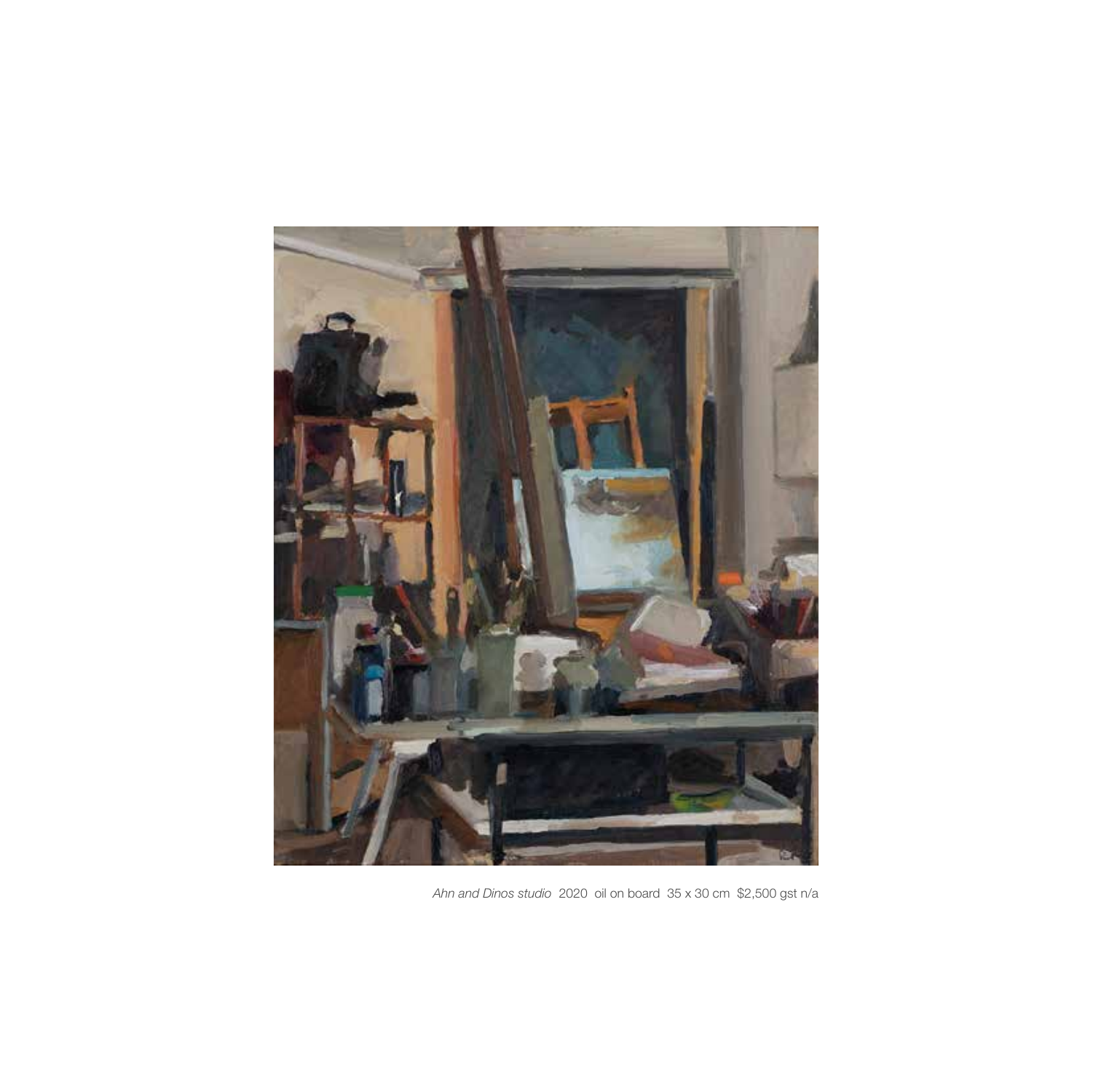

*Speers Point shade sails* 2020 oil on board 40 x 45 cm \$3,200 gst n/a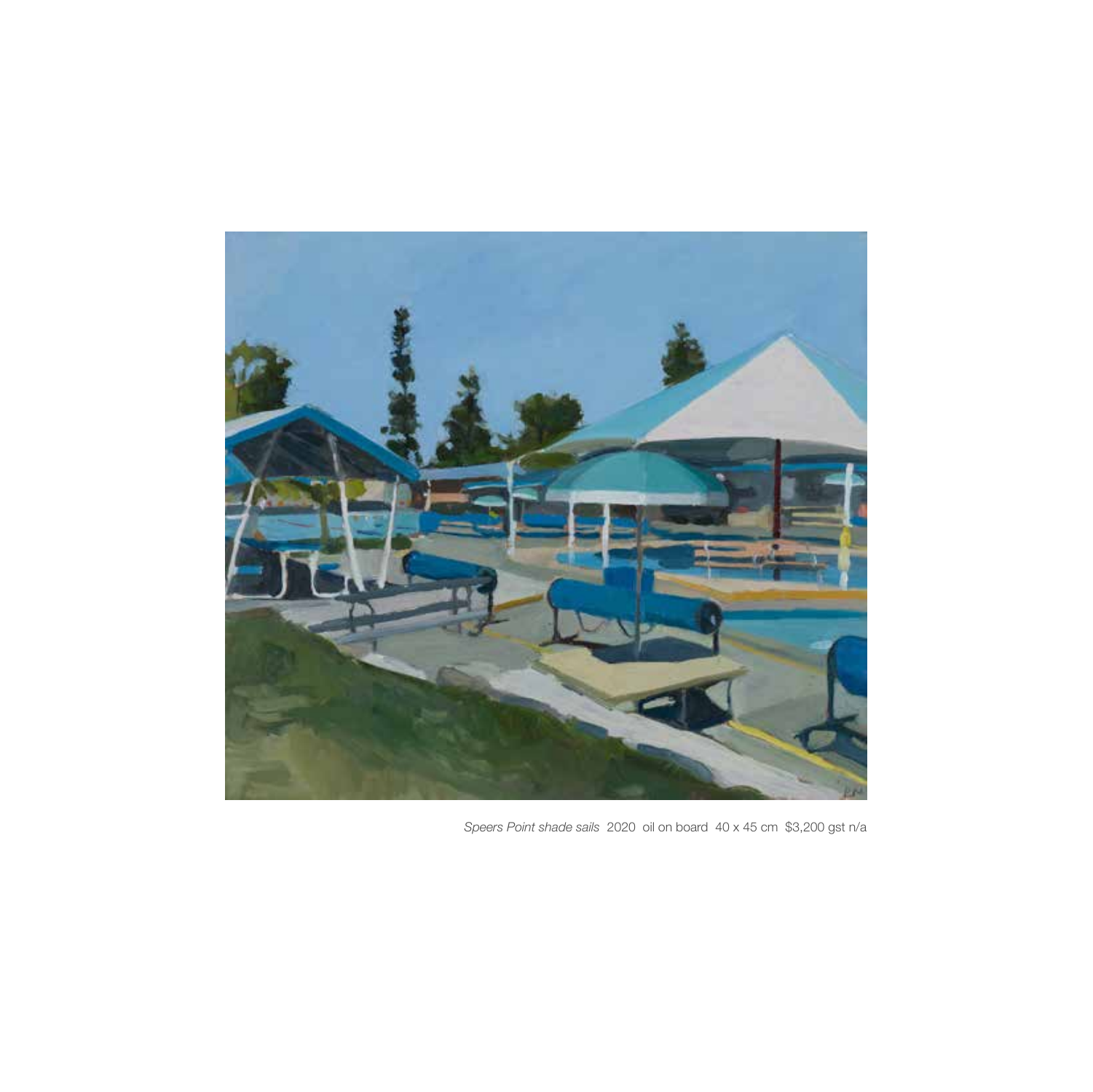

*Behind the gallery wall, NAS* 2021 oil on board 60 x 50 cm \$3,900 gst n/a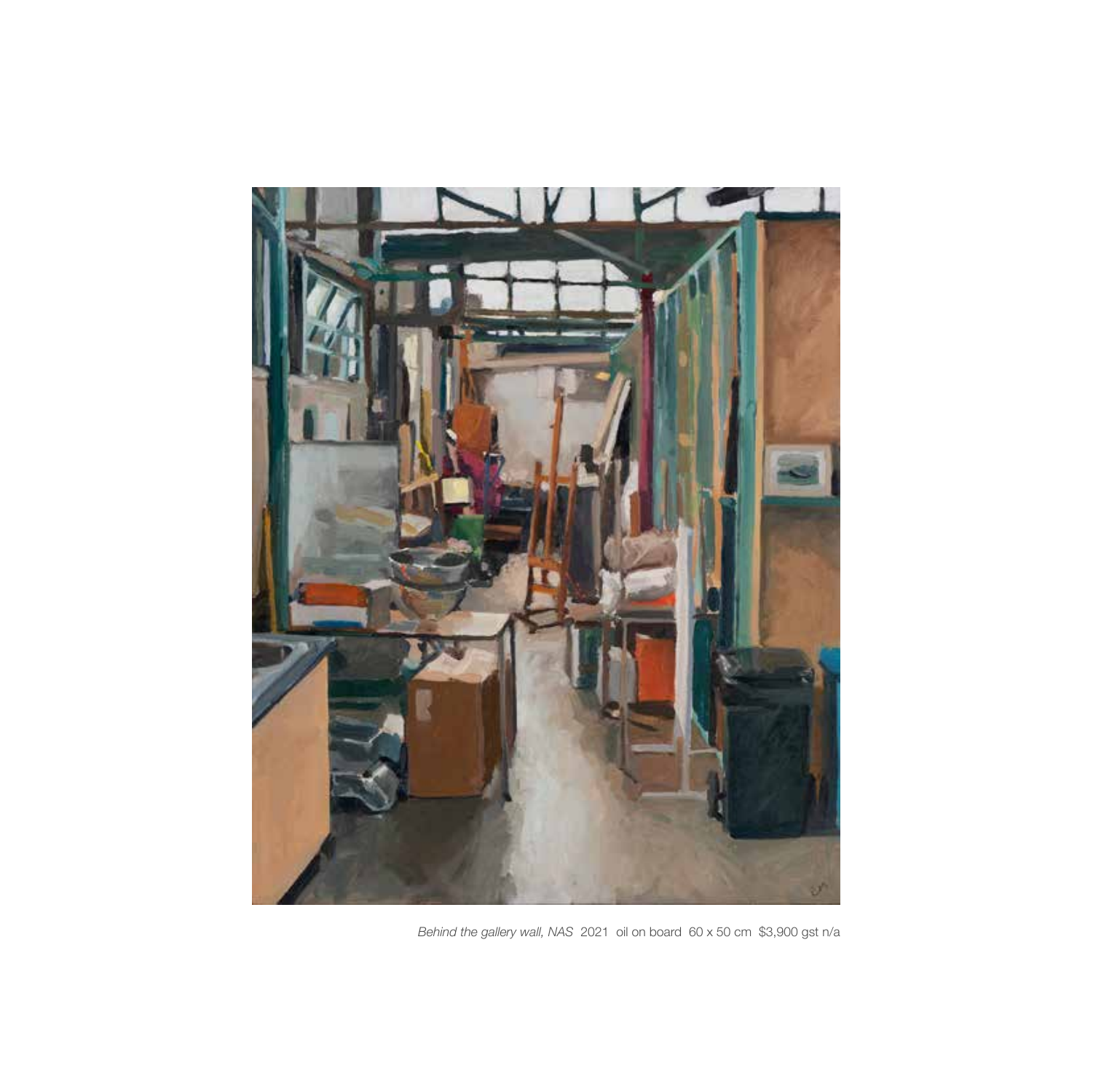

*View from the balcony Victoria Theatre Newcastle* 2021 oil on board 60 x 50 cm \$3,900 gst n/a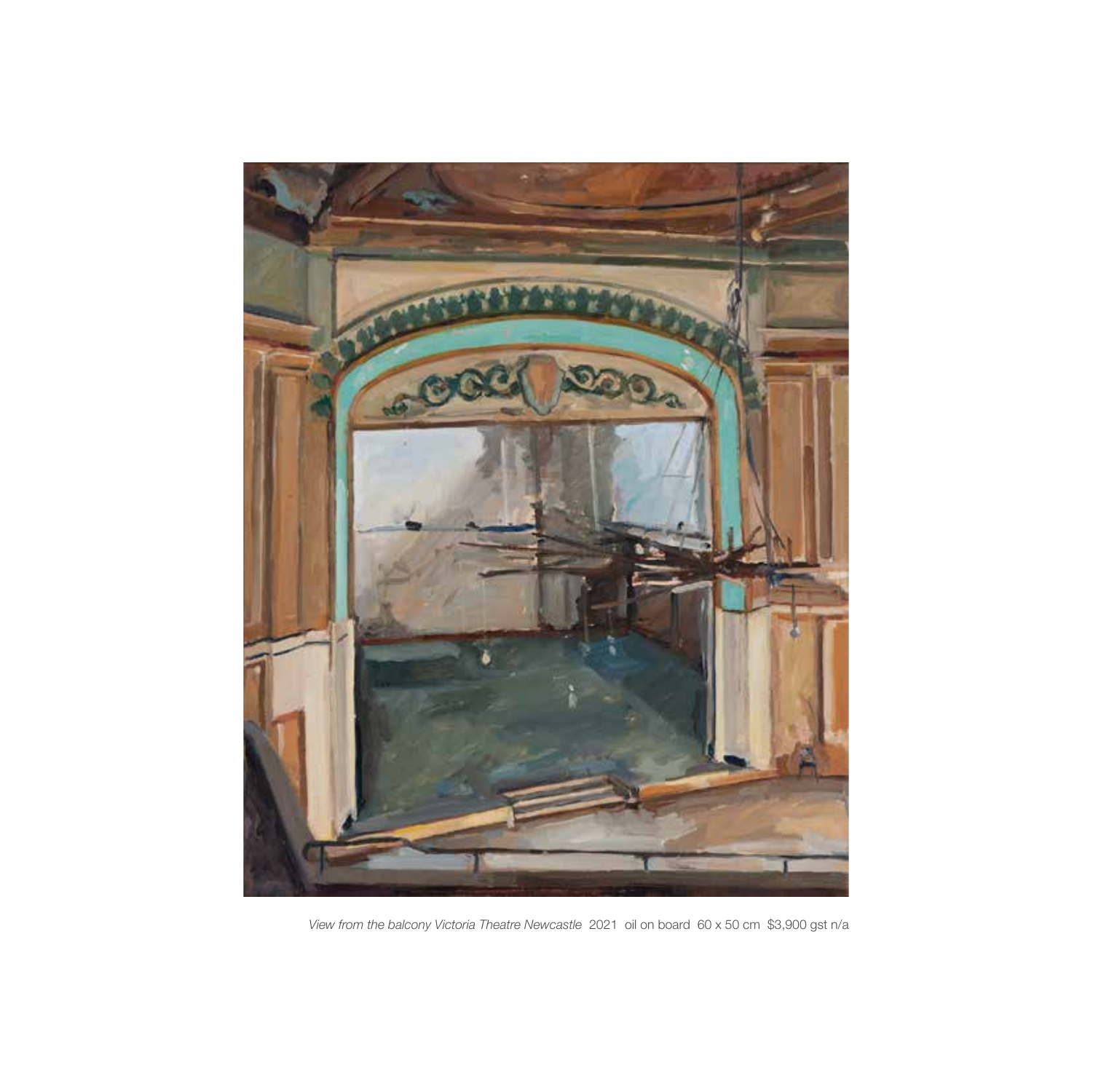

*Fan* 2020 oil on board 100 x 80 cm \$6,200 gst n/a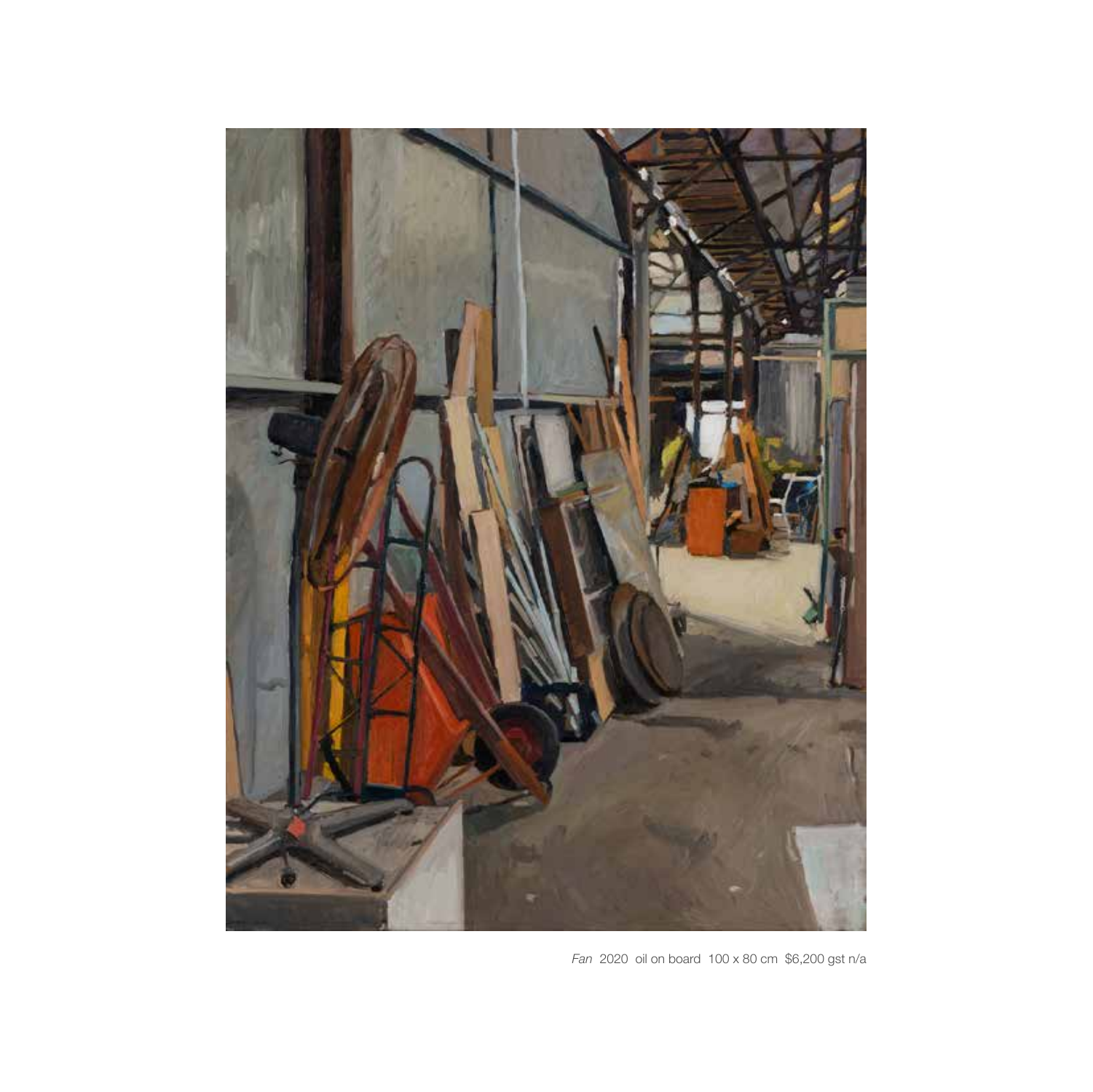

*View from the stage* 2021 oil on board 80 x 100 cm \$6,200 gst n/a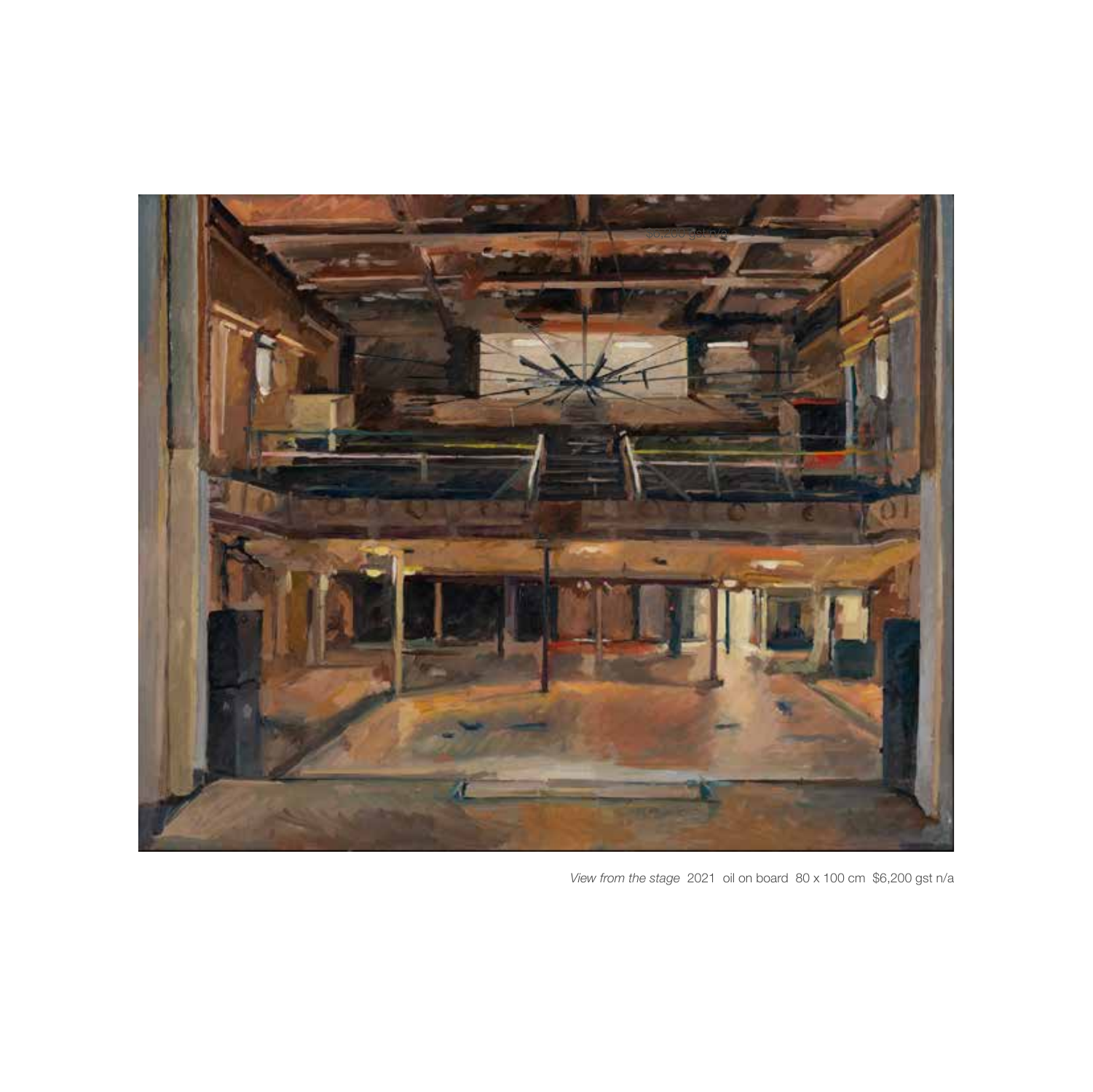

*Nest* 2020 oil on board 160 x 120 cm \$9,500 gst n/a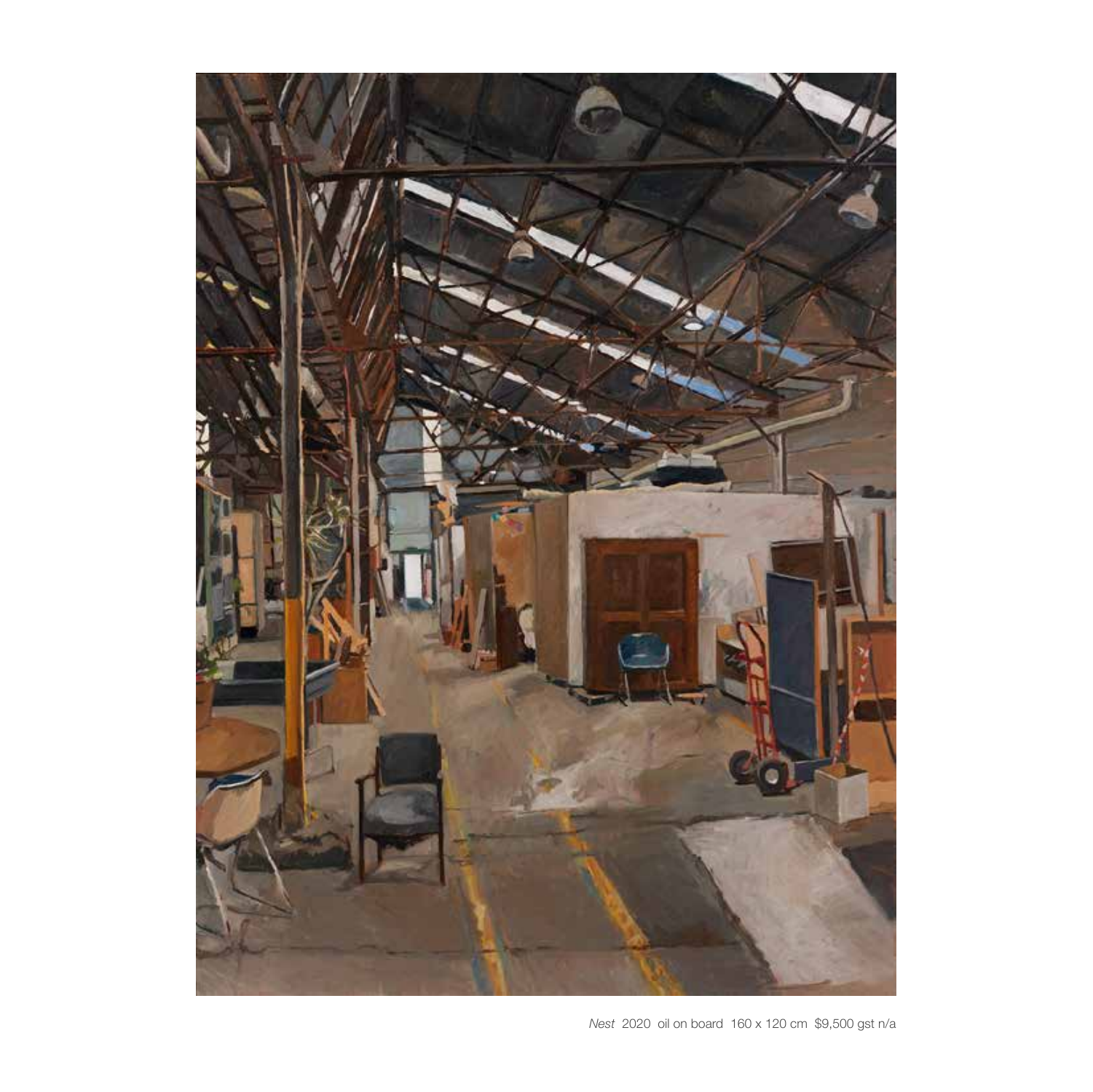

*Skatepark* 2020 oil on board 120 x 160 cm \$9,500 gst n/a